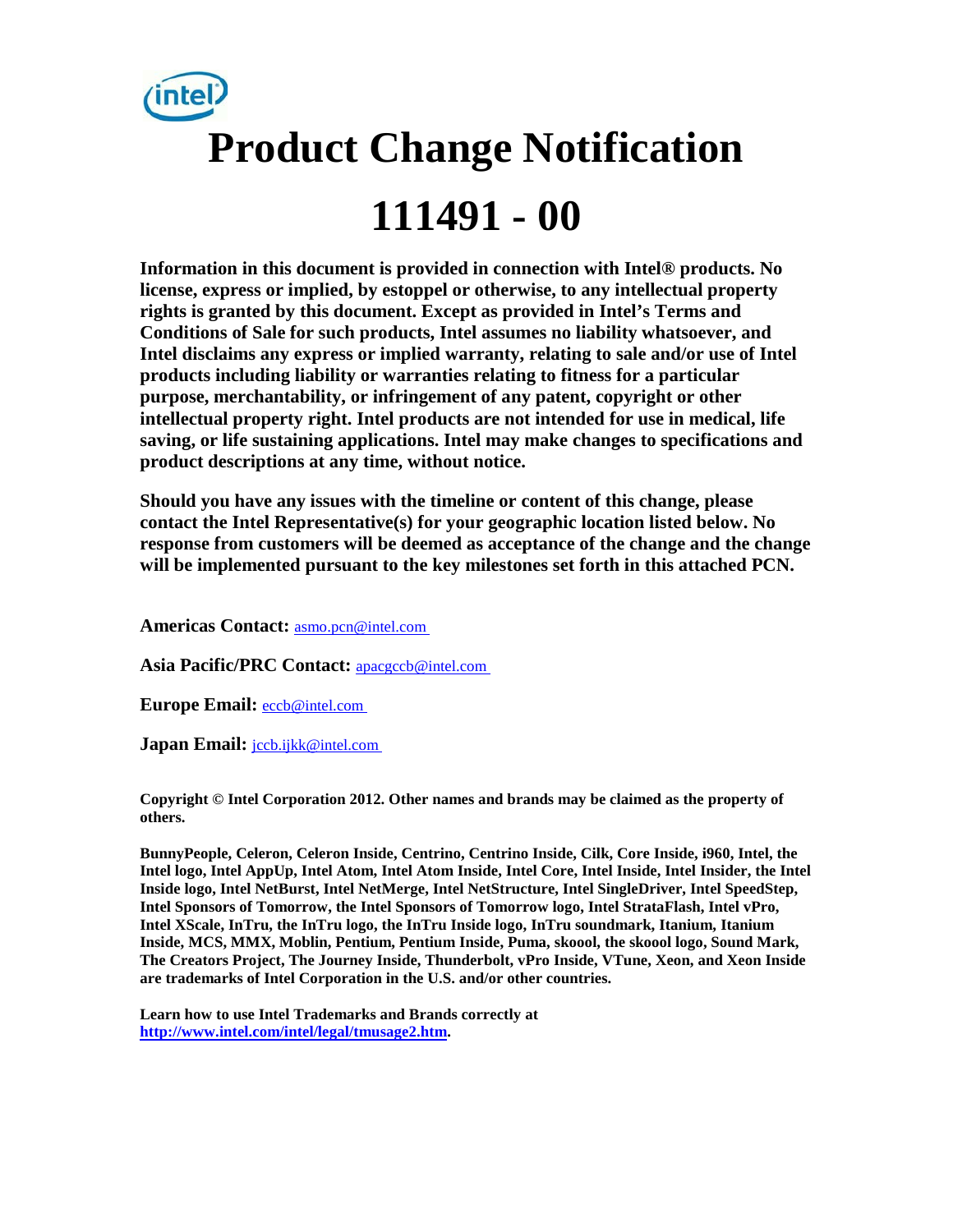# **intel Product Change Notification**

| <b>Change Notification #:</b> | $111491 - 00$                                      |
|-------------------------------|----------------------------------------------------|
| <b>Change Title:</b>          | Intel <sup>®</sup> Desktop Board DQ77MK, Boxed and |
|                               | <b>Bulk</b>                                        |
|                               | PCN 111491-00, Product Design                      |
|                               | <b>BIOS</b> Update                                 |
| <b>Date of Publication:</b>   | May 11, 2012                                       |

**Key Characteristics of the Change:** Product Design

### **Forecasted Key Milestones:**

**Date Customer Must be Ready to Receive Post-Conversion Material:** May 25, 2012

#### **Description of Change to the Customer:**

The BIOS will be updated from MKQ7710H.86A.0034 to MKQ7710H.86A.0039. To access the release notes or get a copy of the BIOS for evaluation, go to http://downloadcenter.intel.com.

## **Customer Impact of Change and Recommended Action:**

This change has been thoroughly evaluated to ensure that there is no quality, reliability or functional implications to our customers. Intel is not recommending additional qualification of these changes on platforms received from Intel.

It is recommended that customers evaluate this new BIOS to ensure a smooth transition. Intel validation of a new board revision does not include testing with older versions of BIOS. This change is not expected to cause a change to the Microsoft Windows\* operating system's software driver stack.

Intel will attempt to deplete pre-conversion material before shipping post-conversion material but there is a possibility of Intel shipping mixed inventory. Therefore, customers will need to manage and migrate to the post-conversion material as soon as possible.

Milestone dates are estimates and subject to change based on business and operational conditions.